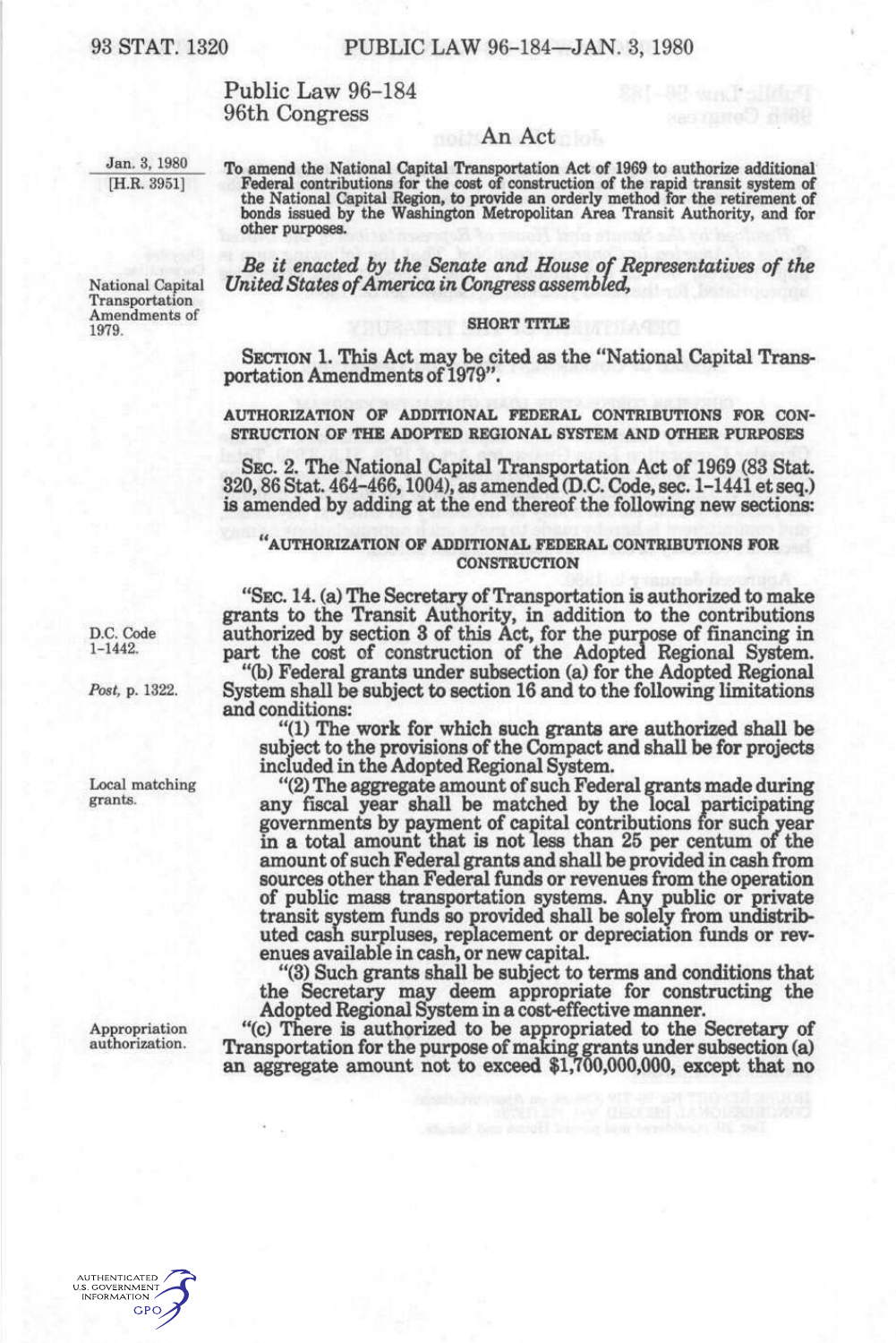appropriation pursuant to this authorization shall be enacted for any fiscal year prior to fiscal year 1982.

"(d) Amounts appropriated pursuant to the authorization under subsection (c)-

"(1) shall remain available until expended, if so provided in appropriation Acts; and

"(2) shall be in addition to, and not in lieu of, amounts available to the Transit Authority under the Urban Mass Transportation Act of 1964, as amended, and section 103(e)(4) of title 23, United States Code.

#### "PAYMENT OF BONDS

"SEC. 15. (a)(1) The Transit Authority shall maintain a sinking fund to be used for the accumulation of assets for payment of principal on bonds issued by the Transit Authority and guaranteed by the Secretary as provided in section 9. The fund shall be administered in D.C. Code accordance with the provisions of the Compact providing for funds established by the Transit Authority, and moneys in the fund may be invested by the Transit Authority in accordance with the Compact and with the Agreement.

"(2) The Transit Authority shall use assets of the fund to pay the principal paid or to be paid after October 1, 1979, on bonds issued by the Transit Authority.

"(3)(A) Subject to the conditions of the Agreement, the Secretary of Transportation is authorized to make contributions to the Transit Authority, or its fiscal agent, in amounts sufficient to provide for the payment of two-thirds of the principal paid or to be paid after June 30, 1979, on bonds issued by the Transit Authority which are guaranteed by the Secretary as provided in section 9.

"(B) There are authorized to be appropriated beginning in fiscal year 1981 such sums as are necessary to carry out the requirements of subparagraph (A) of this paragraph.

"(4) Subject to the conditions of the Agreement, the local participating governments shall make payments to the Transit Authority in amounts sufficient to allow the Transit Authority to make contributions to the fund established pursuant to subsection (a)(1) in amounts sufficient to provide for the payment of one-third of the principal paid or to be paid after June 30, 1979, on bonds issued by the Transit Authority which are guaranteed by the Secretary as provided in section 9.

"(b)(1) The Transit Authority shall maintain a Bond Interest Fund to be used for the accumulation of assets for the timely payment of interest on bonds issued by the Transit Authority and guaranteed by the Secretary as provided in section 9. The fund shall be administered in accordance with the provisions of the Compact providing for funds established by the Transit Authority, and moneys in the fund may be invested by the Transit Authority in accordance with the Compact and with the Agreement.

"(2)(A) Subject to the conditions of the Agreement, the Secretary of Transportation is authorized to make contributions to the Transit Authority or its fiscal agent, in amounts sufficient to provide for the payment of two-thirds of the total amount of interest paid or to be paid after June 30, 1979, on bonds issued by the Transit Authority which are guaranteed by the Secretary as provided in section 9.

"(B) There are authorized to be appropriated beginning in fiscal year 1981 such sums as are necessary to carry out the provisions of subparagraph (A) of this paragraph.

49 USC 1601 note.

1-1446.

Appropriation authorization.

Bond Interest Fund.

Appropriation authorization.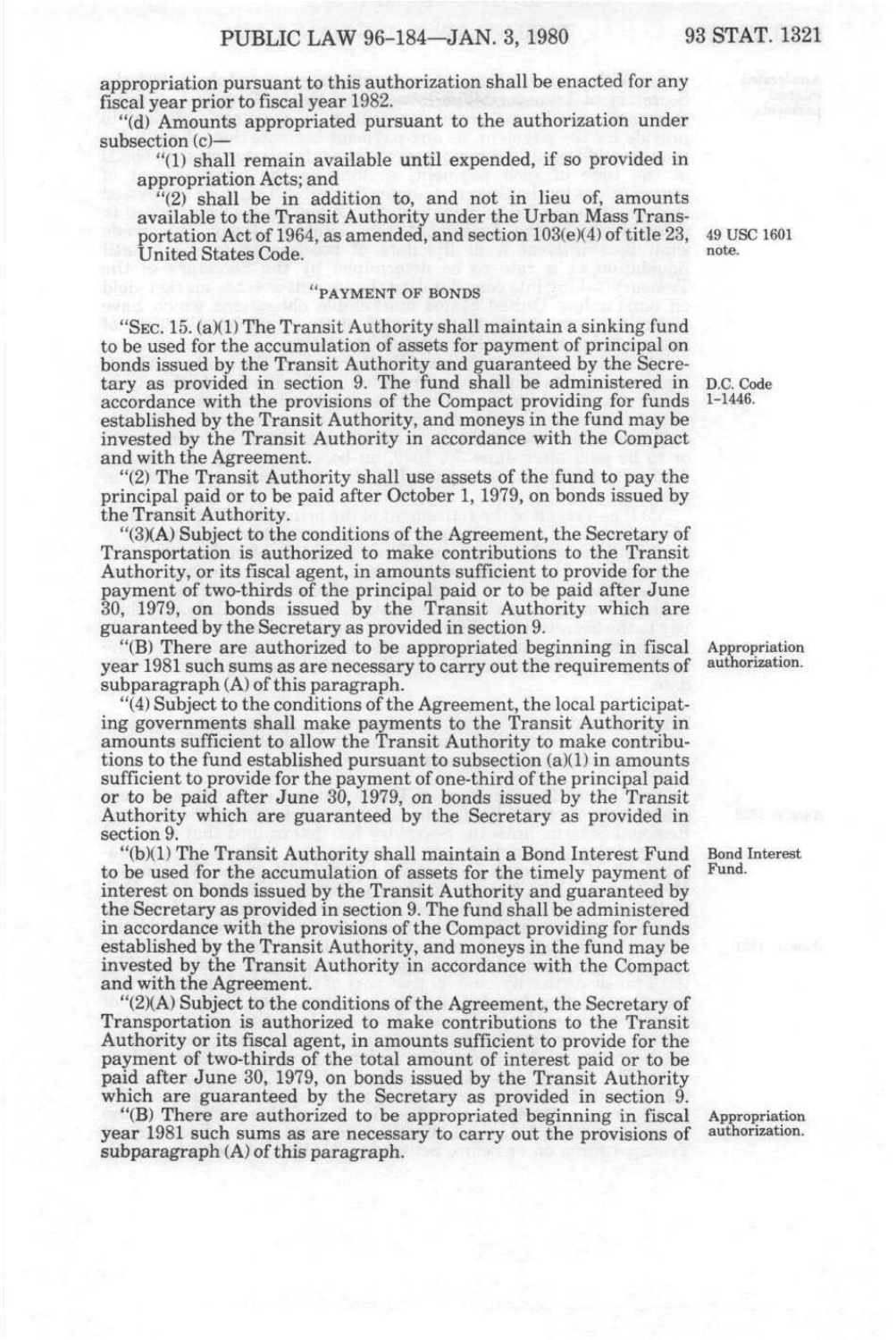Accelerated "(3) With respect to interest payments due prior to July 3, 1983, the interest interest Secretary of Transportation, if requested by the Transit Authority, may make accelerated interest payments in amounts sufficient to provide for the payment, as any payment becomes due, of not more than an additional ISVa per centum of the interest due on such bonds at the time of such payment, so long as the total amount of contributions by the Secretary under this subsection does not exceed the amount specified in paragraph (2). Unless otherwise provided in amendments to the Agreement, any accelerated payments made shall bear interest from the date of accelerated payment until liquidation at a rate to be determined by the Secretary of the Treasury, taking into consideration the current average market yield on outstanding United States marketable obligations which have maturities comparable to the period of time between the time of accelerated payment and the time of liquidation.

> "(4) Subject to the conditions of the Agreement, the local participating governments shall make payments to the Transit Authority in amounts sufficient to allow the Transit Authority to make contributions to the fund established pursuant to subsection  $(b)(1)$  in amounts sufficient to provide for the payment of one-third of the interest paid or to be paid after June 30, 1979, on bonds issued by the Transit Authority which are guaranteed by the Secretary as provided in section 9.

> "(5) If as a result of the retirement of the principal of such bonds (or of any portion of such principal) before maturity the total amount of contributions by the Secretary of Transportation after June 30,1979, for payment of interest on such bonds is at any time in excess of twothirds of the net present value of the total amount of interest paid or to be paid on such bonds after such date, the Transit Authority shall pay to the Secretary the difference between the total amount contributed by the Secretary and two-thirds of the net present value of the total amount of interest paid or to be paid on such bonds after such date.

> "REQUIREMENT THAT LOCAL PARTICIPATING GOVERNMENTS HAVE A STABLE AND RELIABLE SOURCE OF REVENUE FOR CONTRIBUTIONS FOR BOND EXPENSES AND FOR OPERATING EXPENSES

"SEC. 16. (a) The Secretary of Transportation shall not make any *Ante,* p. 1320. grant under section 14(a) for the cost of construction of the Adopted Regional System, until the Secretary has determined that the local participating governments, or signatories (as defined in subparagraph (d) of paragraph 1 of article I of title III of the Washington Metropolitan Area Transit Authority Compact (80 Stat. 1324; D.C. Code, sec. 1-1431)) to the Compact, have provided a stable and reliable source of revenue sufficient to meet both (1) their payments to the *Ante,* p. 1321. Transit Authority under subsections (a)(4) and (b)(4) of section 15, relating to payment of the principal and interest on bonds issued by the Transit Authority, and (2) that part of the cost of operating and maintaining the Adopted Regional System that is in excess of revenues received by the Transit Authority from the operation of the system and any amount to be contributed for operating expenses by the Secretary of Transportation under any other provision of law.

> "(b) The Transit Authority, in consultation with each governmental entity that is a local participating government or signatory to the Compact as referred to in subsection (a) of this section, for the purposes of this Act, shall submit a program to the Secretary of Transportation on or before September 30, 1980, showing how each